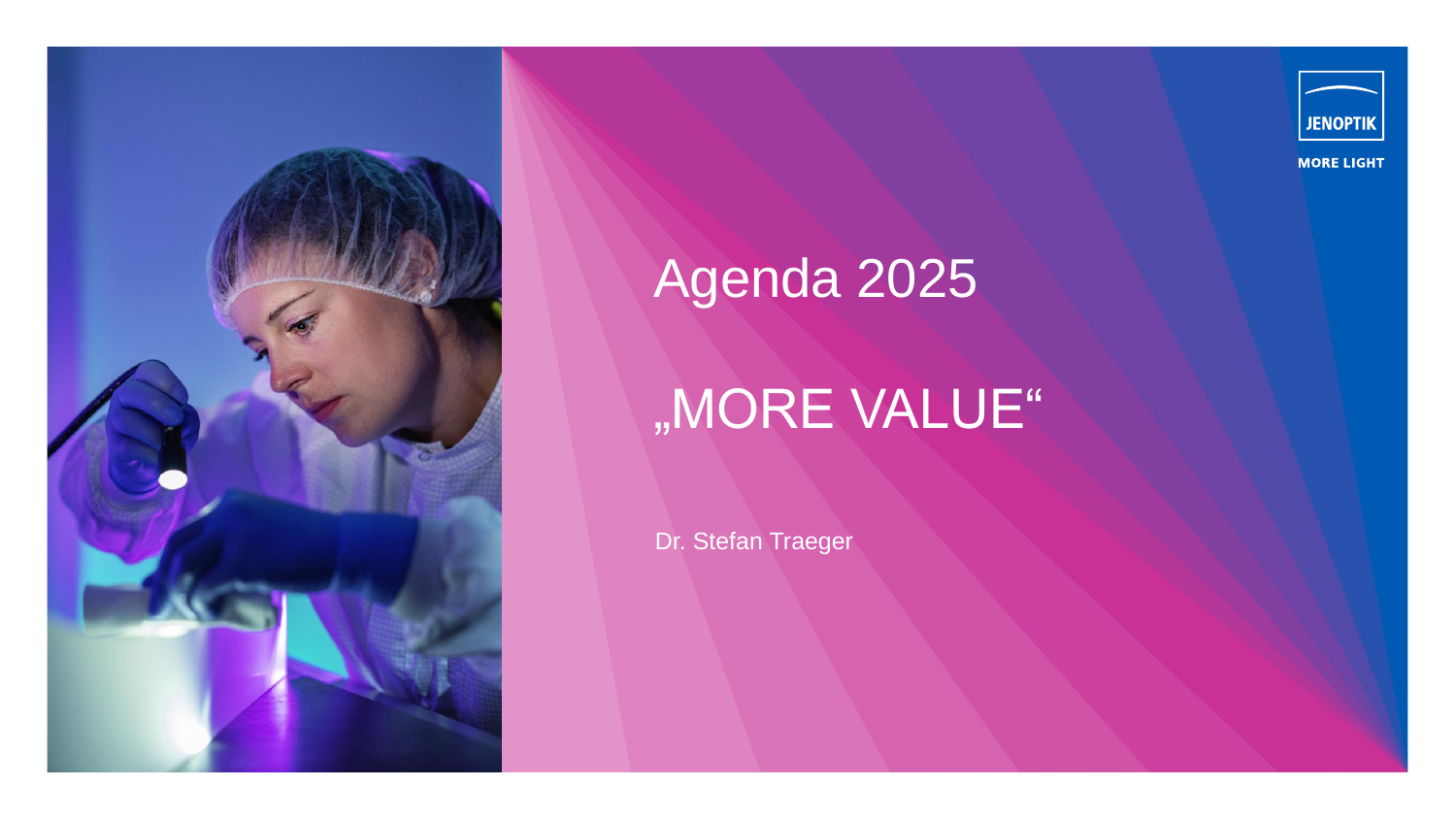Agenda



## 13:00 Welcome and introduction Agenda 2025 – "More Value" Welcome and introduction – Dr. Stefan Traeger 13:45 Market and Business Deep Dive Dr. Ralf Kuschnereit, Kevin Chevis 15:00 Q+A session 15:30 Coffee break 16:00 Central initiatives of the Jenoptik Group<br>Maria Koller, Dr. Stefan Traeger Maria Koller, Dr. Stefan Traeger 16:30 Financial Summary - Hans-Dieter Schumacher<br>
Summary of Agenda 2025 - Dr. Stefan Traeger – Hans -Dieter Schumacher 17:00 Q+A session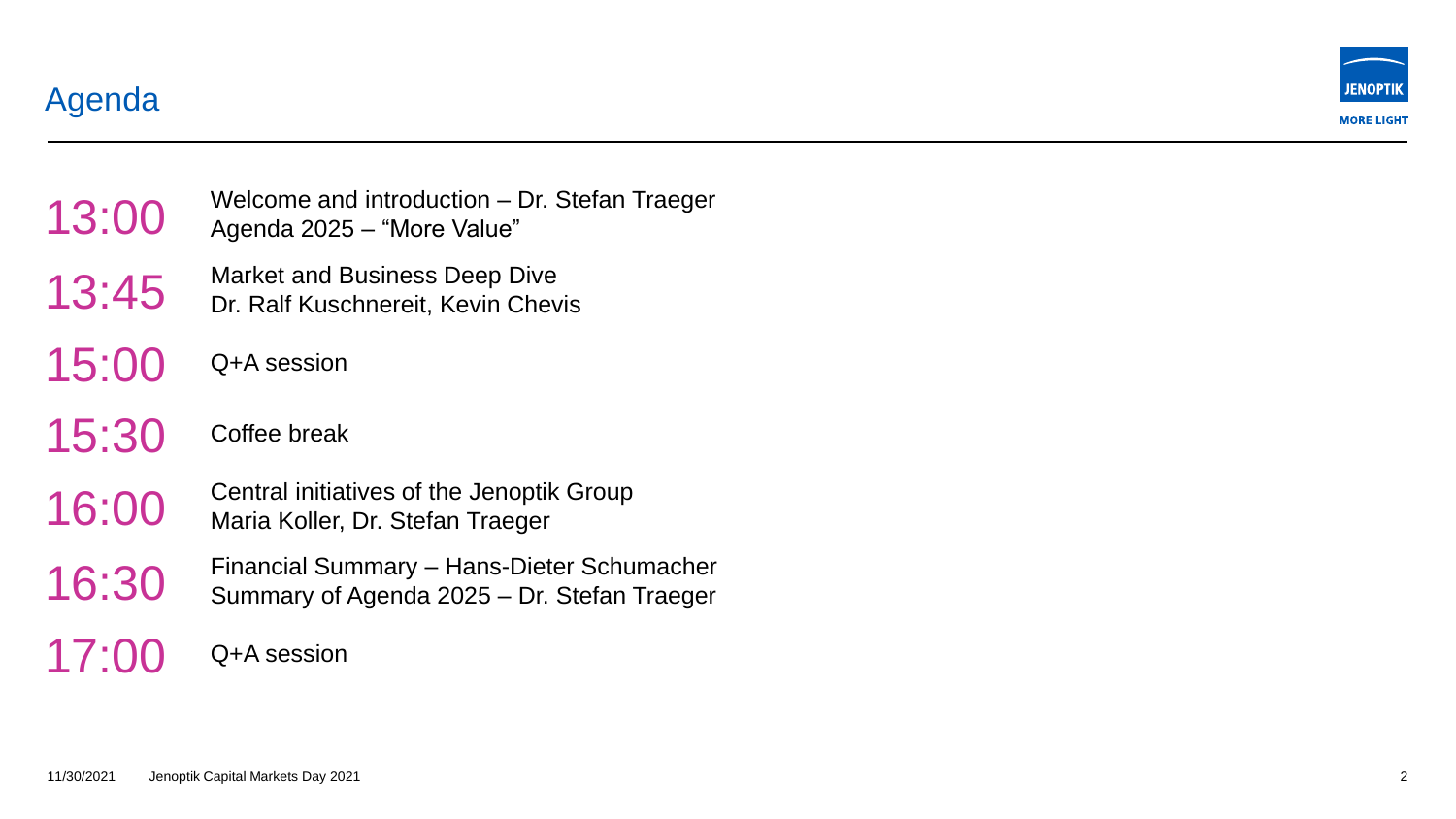

| <b>Brighter futures with the power of light</b><br>Better futures by harnessing the potential of light |                  |                           | <b>External expression</b><br>What we say externally to the world |
|--------------------------------------------------------------------------------------------------------|------------------|---------------------------|-------------------------------------------------------------------|
|                                                                                                        |                  |                           |                                                                   |
| We deliver photonic solutions                                                                          |                  |                           | What customers can always expect                                  |
| The leading light in the application of photonics                                                      |                  |                           | <b>Positioning</b>                                                |
| The company that drives business with the power of light                                               |                  |                           | What we stand for in the market place                             |
| Inspired by you                                                                                        | Invented for you | Putting you in the lead   | <b>Key differentiators</b>                                        |
| Your challenges drive us                                                                               | Beyond the norm  | Striving towards progress | Why customers choose us                                           |
| <b>Open</b>                                                                                            | <b>Driving</b>   | <b>Confident</b>          | <b>Values</b>                                                     |
| Engaged                                                                                                | <b>Ambitious</b> | Optimistic                | What makes us who we are                                          |
| <b>Curious</b>                                                                                         | Winning mindset  | Courageous                |                                                                   |
| Open to new ideas                                                                                      | Moving forward   | Determined                |                                                                   |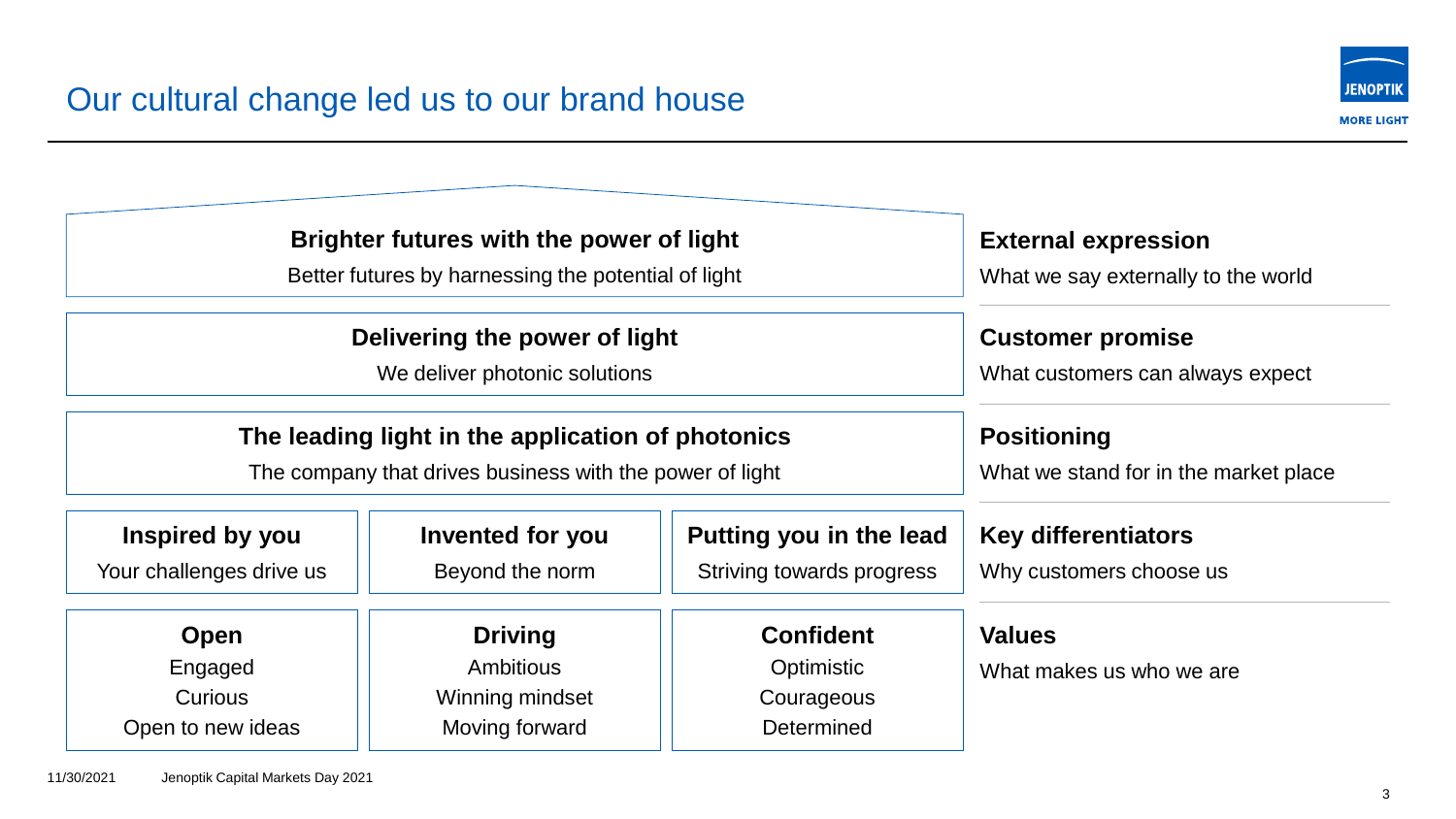## Our strategy "More Value" for 2022-2025 builds directly on the achievements of our previous strategy "More Light"





11/30/2021 Jenoptik Capital Markets Day 2021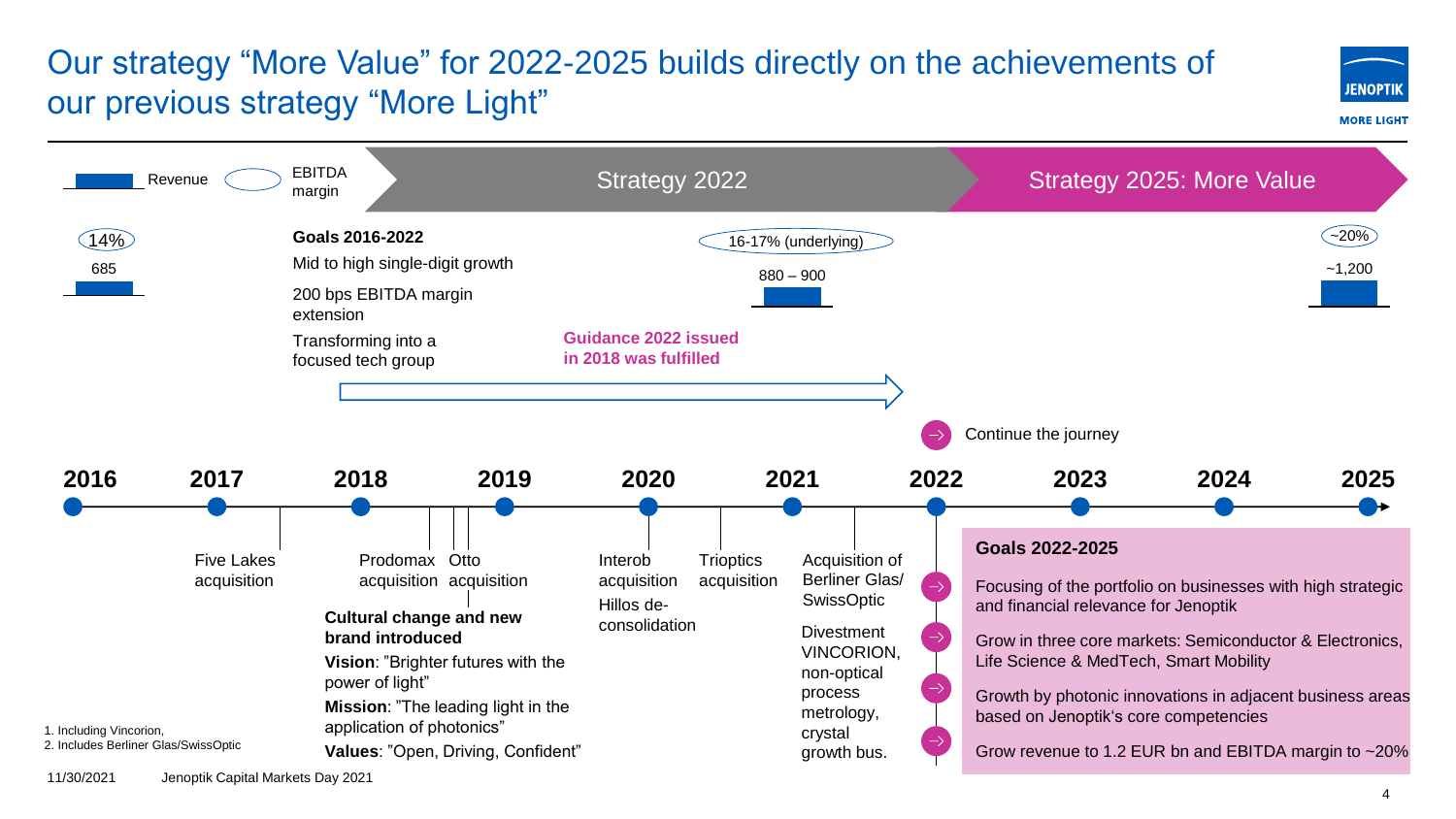## Our core competence: transferring complex photonic challenges of our customers into industrialized products and solutions



#### **S W O T Opportunities:** Increasing importance of photonics − Technological progress leads to **higher requirements on photonics design and manufacturing** − **Increasing demand in photonics solutions**, e.g., in semiconductors, AR/VR, quantum technologies, satellite communication, and biophotonics ESG-conscious societies increase demand for Semiconductors, Electronics, and cleaner transportation − **Increasing demand for integration of hardware and service sales**, leading to a higher share of recurring revenue, e.g. in Smart Mobility business **Strengths:** Solve complex photonic challenges **Design and industrialization** of complex optics and photonics components − Outstanding capabilities in light detection **Decoding photonic signals** in data imaging solutions **Sensor fusion** – integrating video, radar, laser and artificial intelligence technologies **Weaknesses:** Generating economies of scale − Revenue and profitability targets are dependent on a **small number of large customers** − **Scale markets** − Pro-actively develop and sell photonic innovations − Concentration on geographical home markets in Europe and the US, and especially countries where we have a local presence or partner **Threats:** Competitive landscape intensifies − In individual markets, photonic competence loses **differentiation potential** Decoupling of Chinese and Western markets limit scalability − **Consolidation** of competitive landscape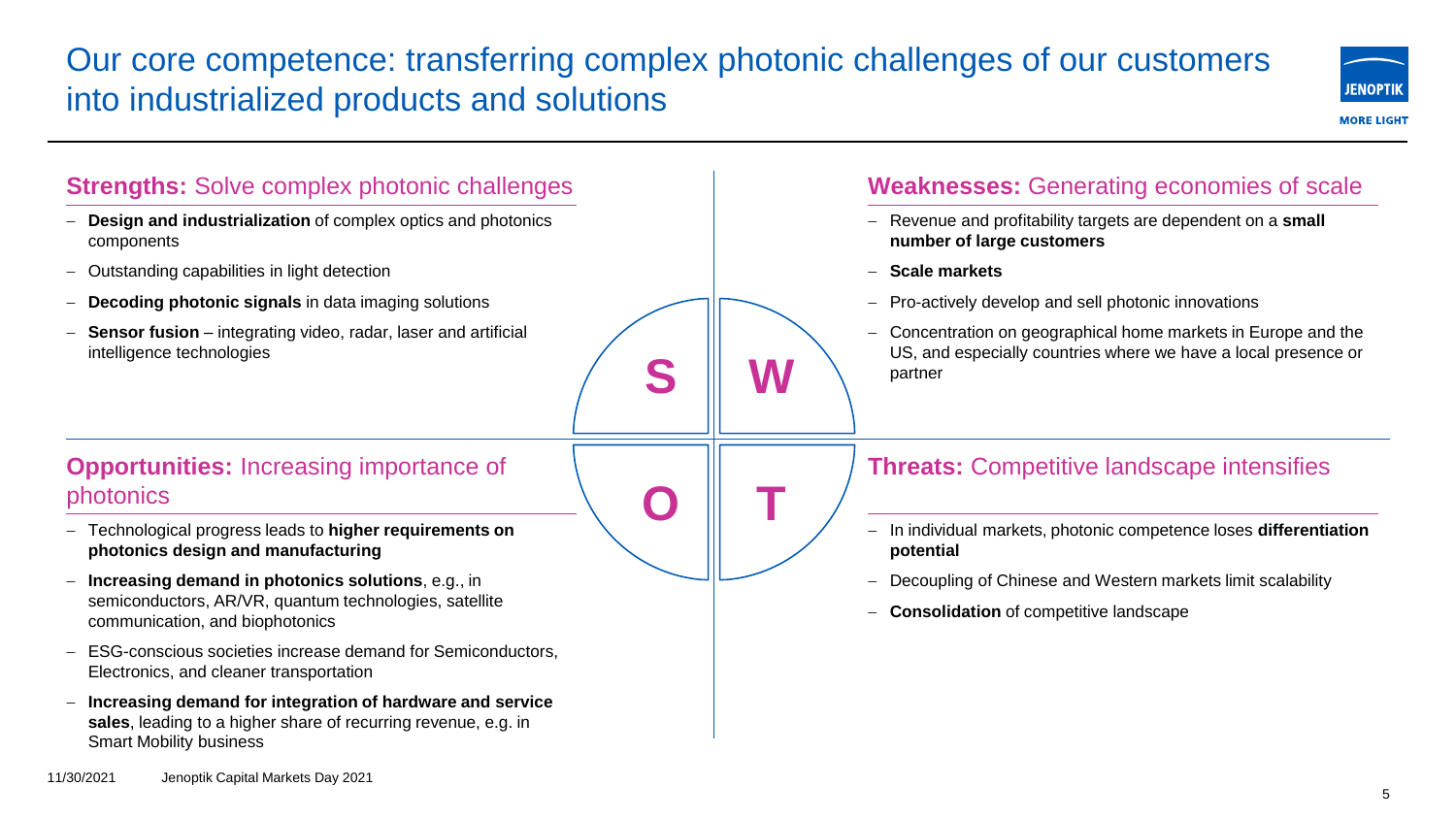

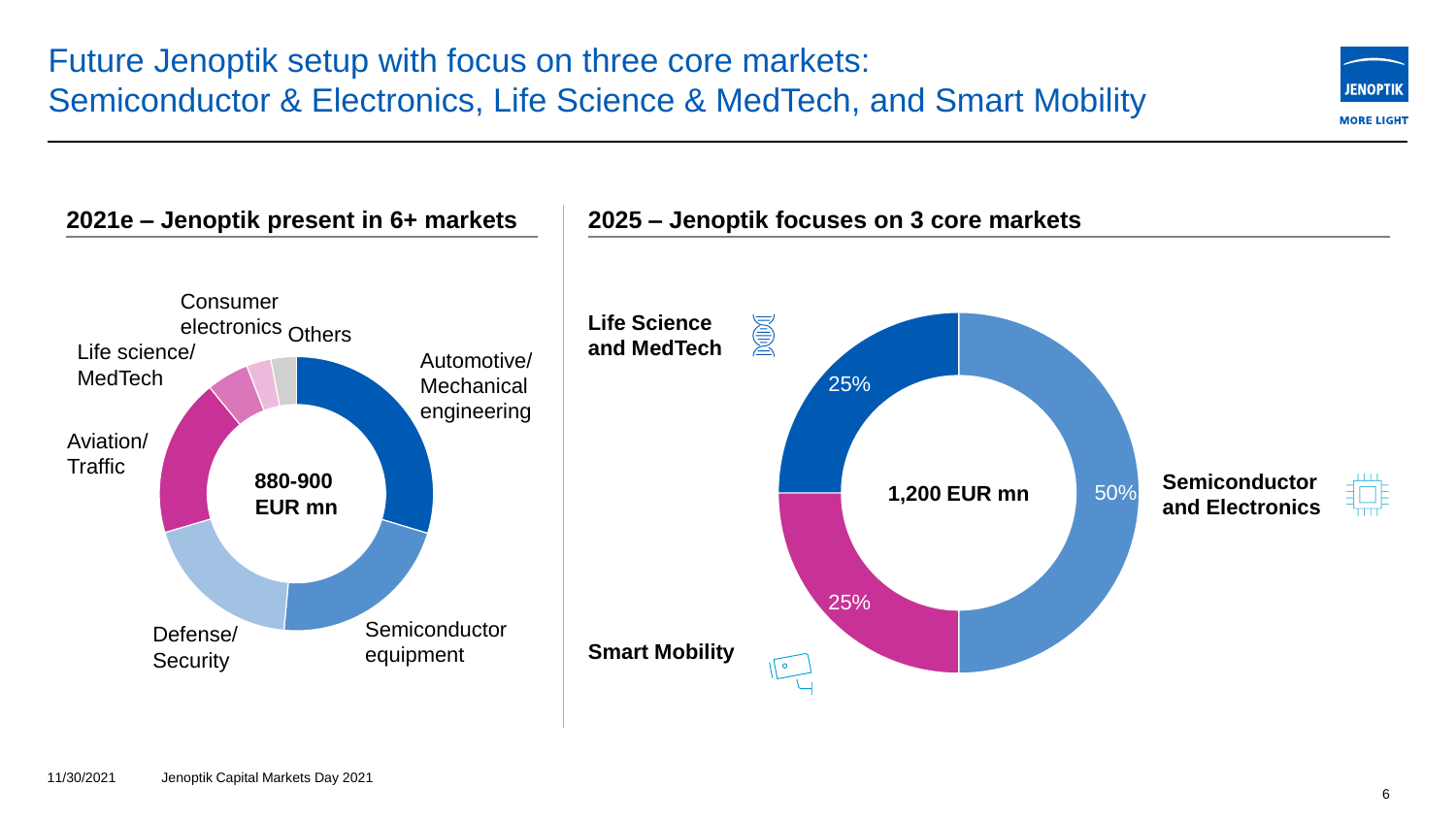### Future core markets are attractive and suit Jenoptik's core competencies



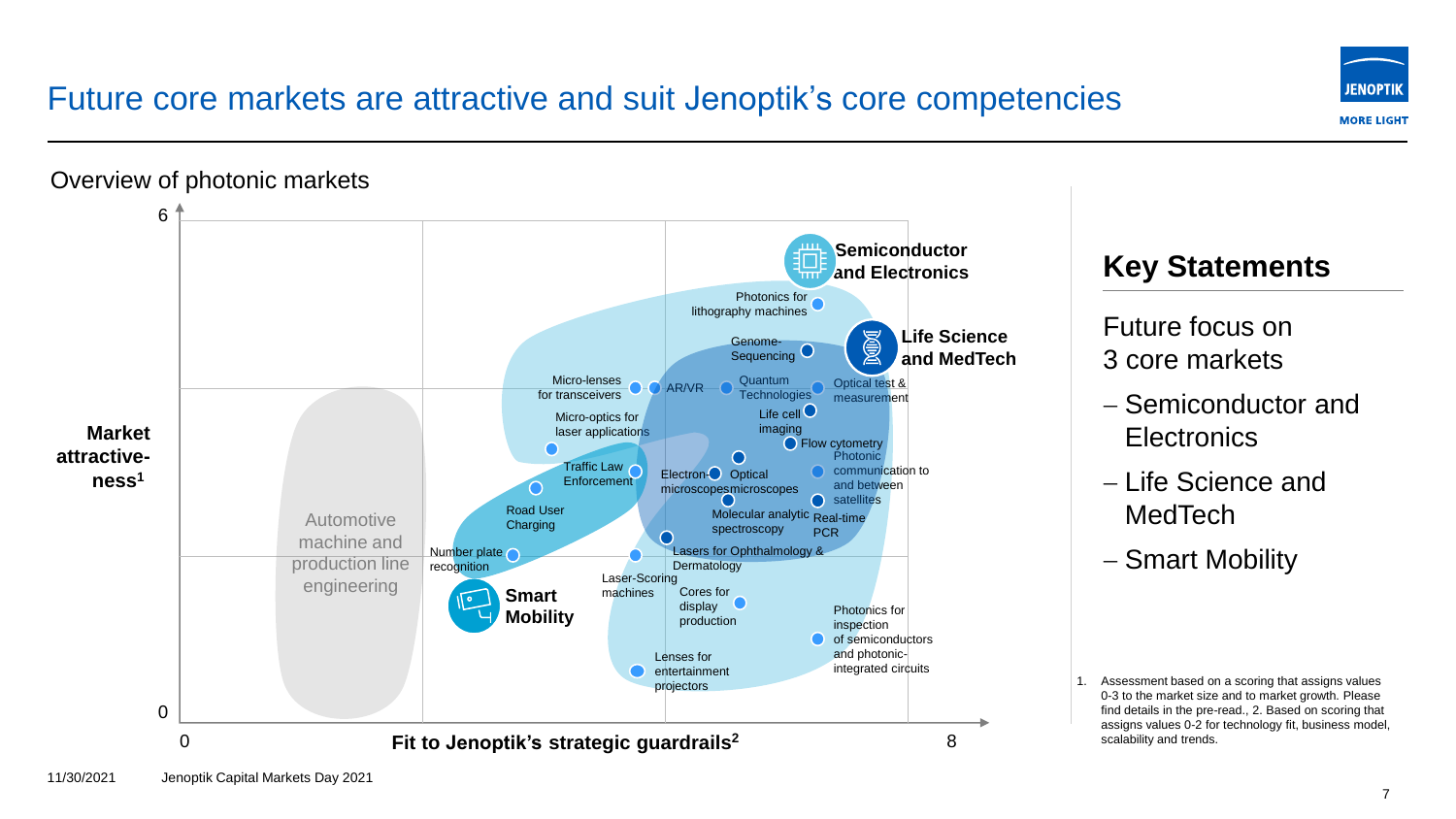### Future Jenoptik setup with focus on three core markets: Semiconductor & Electronics, Life Science & MedTech, and Smart Mobility





### **2025 – Jenoptik focuses on 3 core markets**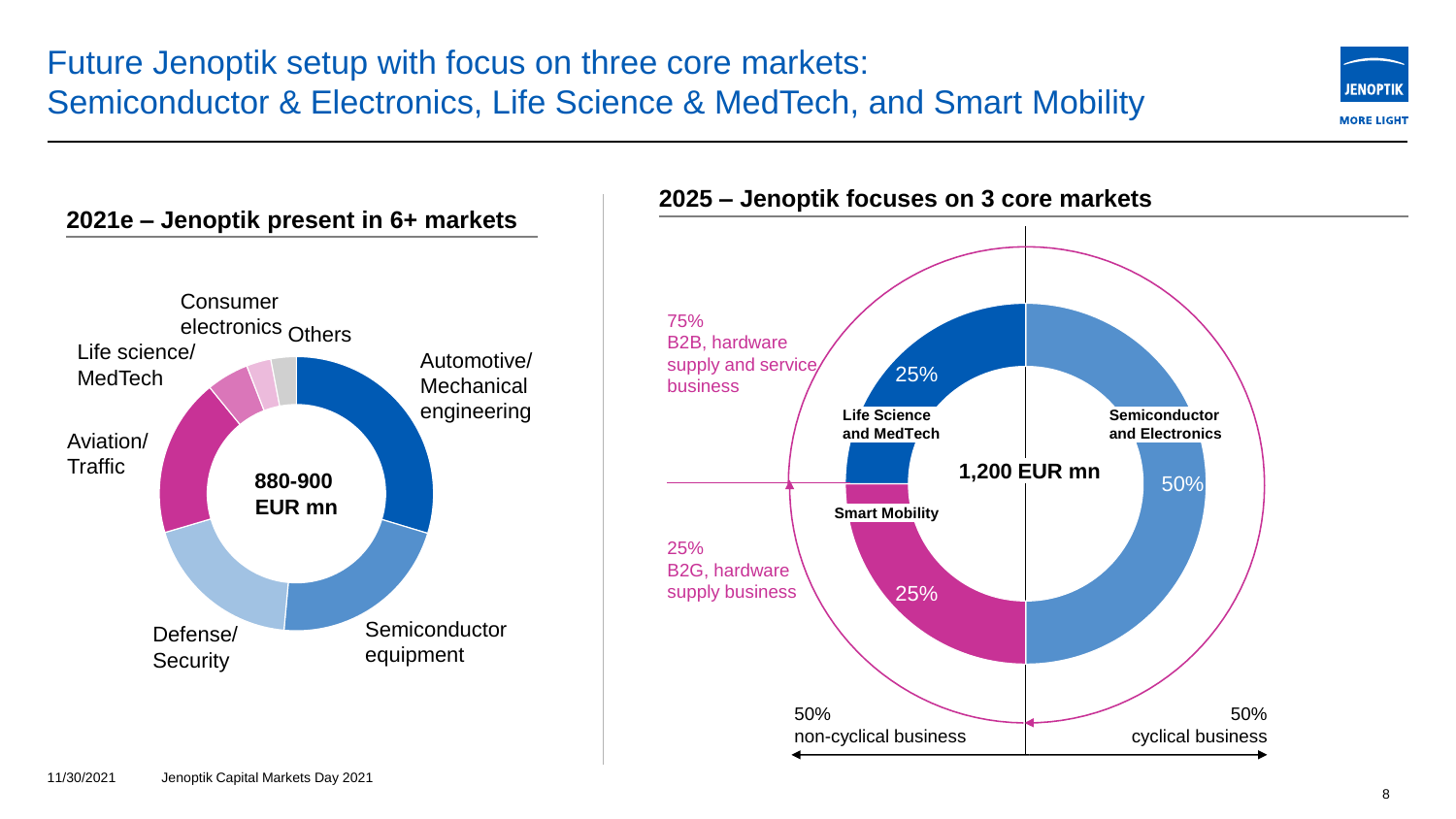### We build the two new divisions building on today's divisions, and adding a structure that holds non-photonic portfolio companies



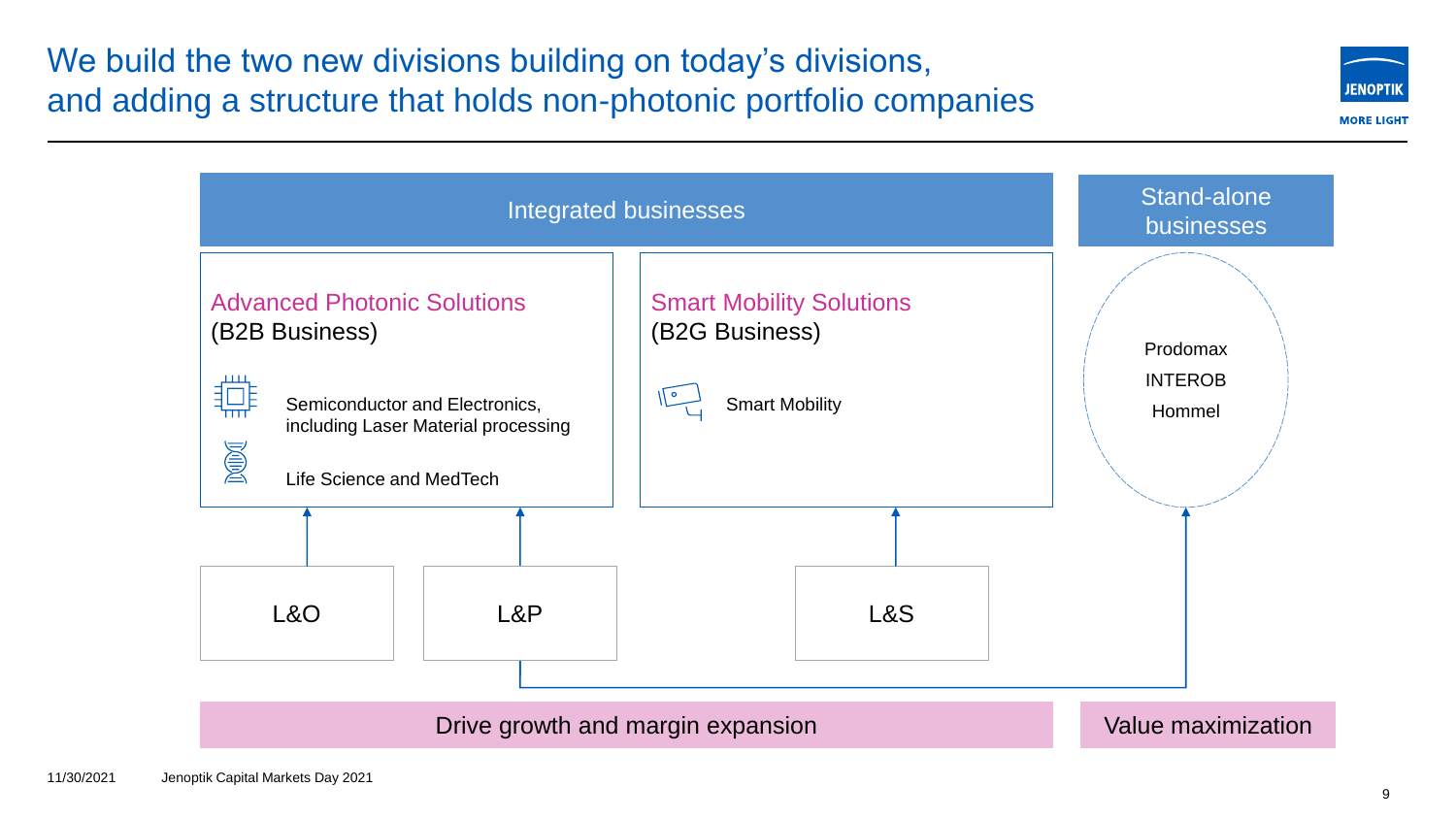

### **Continuously re-inventing ourself**

**Our sustainability strategy**